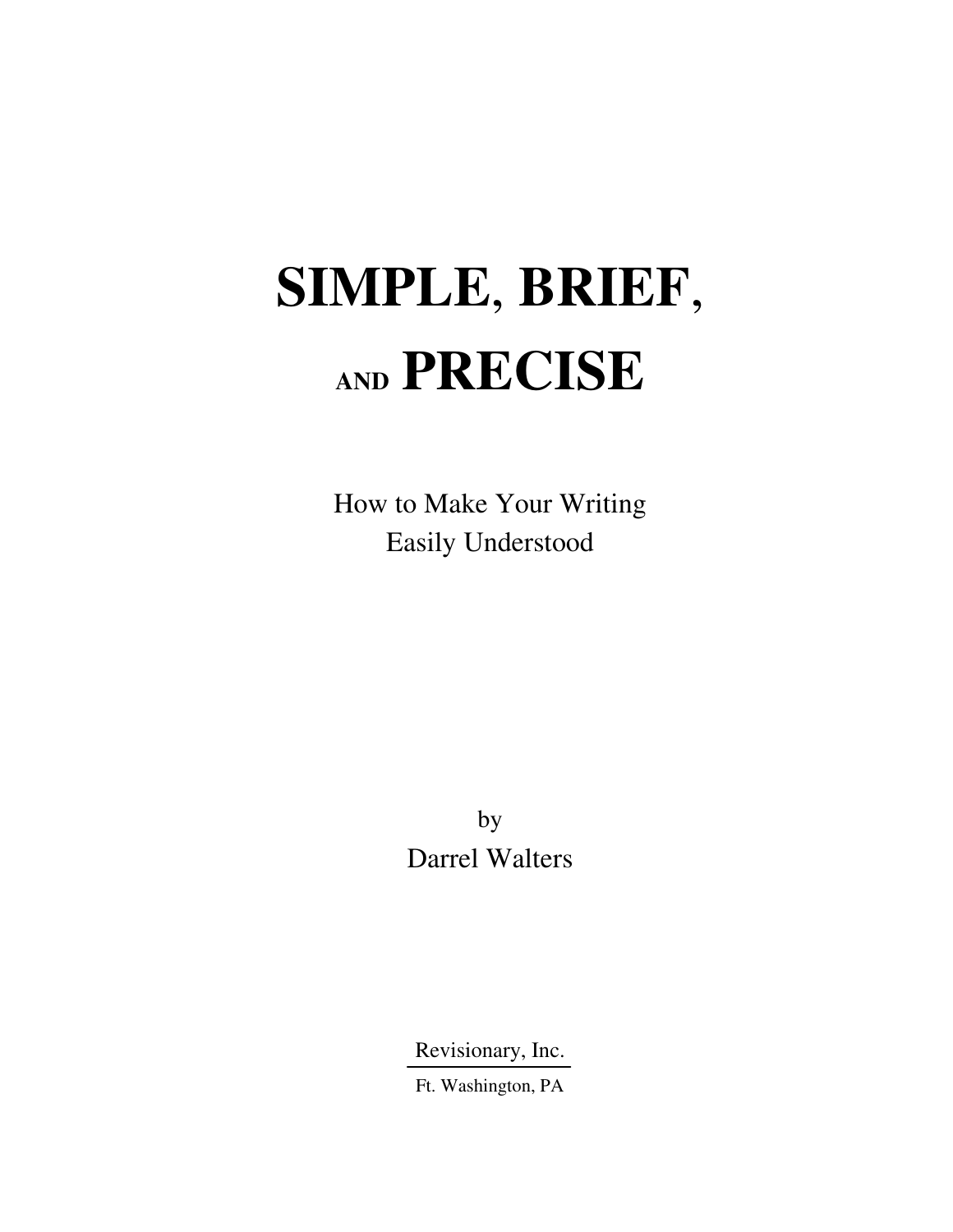*Simple, Brief, and Precise: How to Make Your Writing Easily Understood* 

> Copyright © 2011, Darrel Walters ISBN: 978-0-9821457-2-2

Published by Revisionary, Inc. P.O. Box 1057 Ft. Washington, PA 19034

Inquiries for the author: walters@revisionaryinc.com

A *Simple, Brief, and Precise WORKBOOK*  coordinated with this book's chapters and sections is available through www.revisionaryinc.com and amazon.com.

All rights reserved. Neither this book nor any parts therein may be reproduced in any form without permission from Darrel Walters at walters@revisionaryinc.com or darrel.walters@verizon.net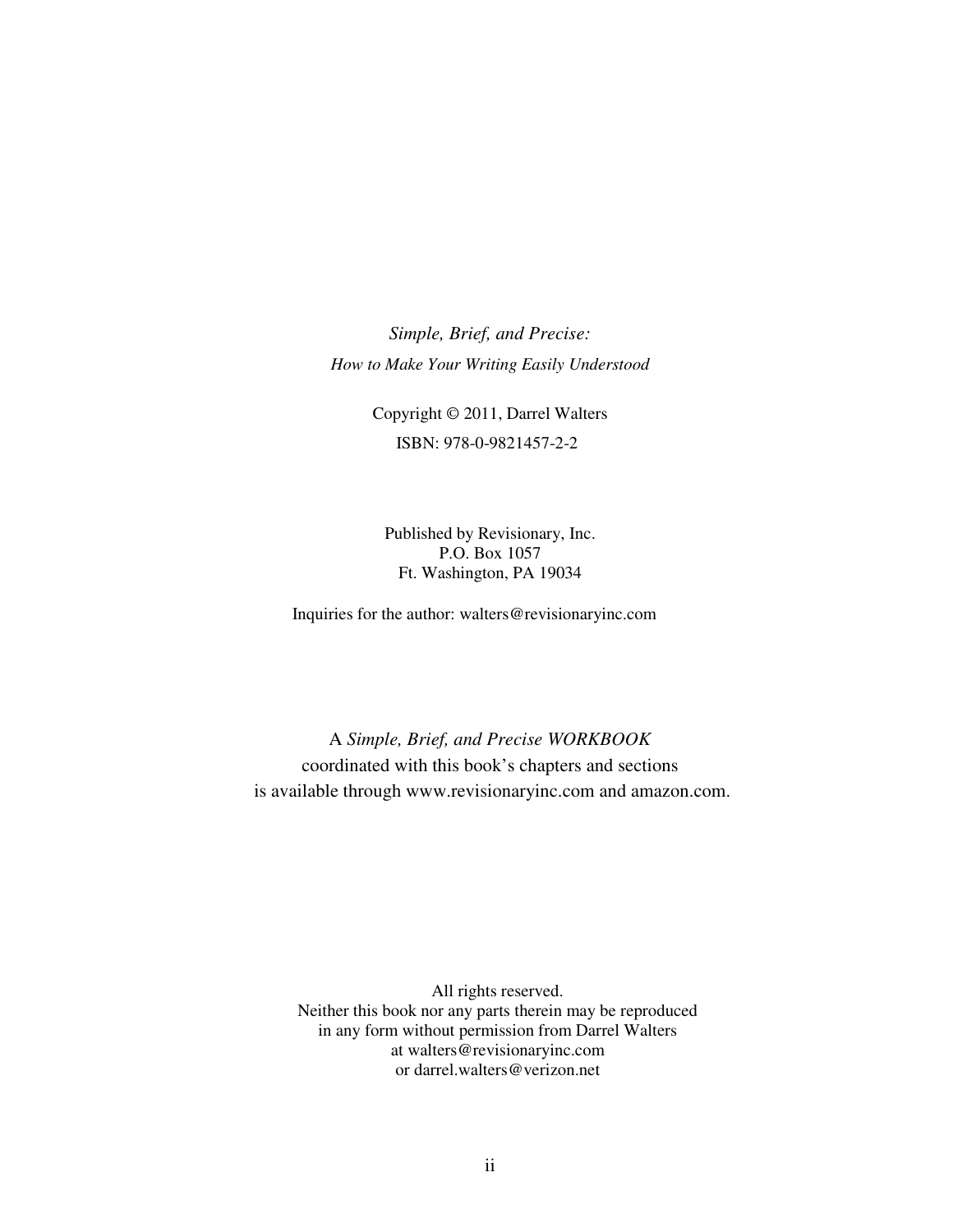## **CONTENTS**

| <b>Simplicity</b>                                                                                                                                                          |
|----------------------------------------------------------------------------------------------------------------------------------------------------------------------------|
| 11                                                                                                                                                                         |
|                                                                                                                                                                            |
| Use Active Verbs (17)<br>Use Active Voice (19)<br>Keep People Visible (20)                                                                                                 |
|                                                                                                                                                                            |
| Be Consistent (22)<br>Avoid Overstatement (23)<br>Avoid Understatement (23)<br>Avoid Jargon (23)<br>Use Positive Form (24)<br>Use Parallel Form (25)<br>Say Something (27) |
| <b>Brevity</b>                                                                                                                                                             |
|                                                                                                                                                                            |
| Avoid Filler (29)<br>Avoid Redundancy (32)                                                                                                                                 |
| 6. Monitor Sentence Length<br>36                                                                                                                                           |
| Make Smaller Sentences (37)<br>Use Markers (37)<br>Use Punctuation (38)<br>Draw a Picture (39)                                                                             |
| <b>Precision</b>                                                                                                                                                           |
| 42                                                                                                                                                                         |
| Choose Specific Terms Over General (42)<br>Respect Shades of Meaning (45)<br>Be Wary of Word Popularity (48)                                                               |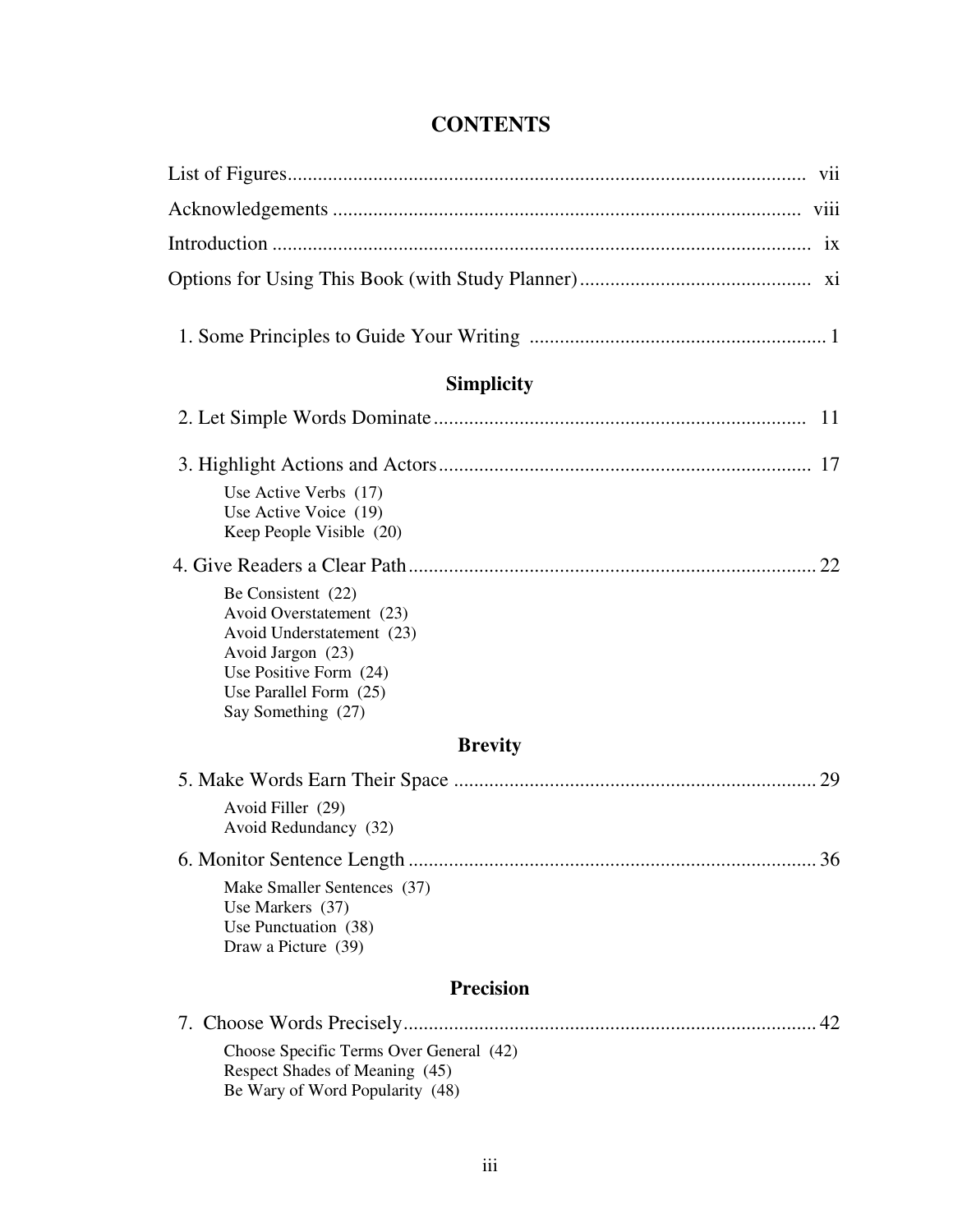| 49                                                                                                                                                                                                |
|---------------------------------------------------------------------------------------------------------------------------------------------------------------------------------------------------|
| Keep the Modifier and the Modified Together (49)<br>Follow an Action Phrase with the Action's Subject (52)                                                                                        |
| Orient Readers with Word Placement (54)                                                                                                                                                           |
| Emphasize Material with Word Placement (55)                                                                                                                                                       |
|                                                                                                                                                                                                   |
| <b>Grammar</b>                                                                                                                                                                                    |
| 59                                                                                                                                                                                                |
| Parts of Speech (60)                                                                                                                                                                              |
| Parts of a Sentence (61)                                                                                                                                                                          |
| Types of Clauses and Phrases (63)                                                                                                                                                                 |
| Incorrect Word Choice (64)<br>Subject/Verb Disagreement (64)                                                                                                                                      |
| Wrong Verb Tense (64)                                                                                                                                                                             |
| Dangling Participle (66)                                                                                                                                                                          |
| Split Infinitive (67)<br>Careless Use of Prepositions (68)                                                                                                                                        |
| Wrong Pronoun Case (69)                                                                                                                                                                           |
| Antecedent/Pronoun Disagreement (70)                                                                                                                                                              |
|                                                                                                                                                                                                   |
| Is "Like" Dying An Untimely Death? (75)                                                                                                                                                           |
|                                                                                                                                                                                                   |
| Background (78)<br>Problem (78)<br>Solutions (82)                                                                                                                                                 |
| <b>Punctuation</b>                                                                                                                                                                                |
|                                                                                                                                                                                                   |
| 87                                                                                                                                                                                                |
| Sentence Enders (period, question mark, exclamation point) (88)<br>Signs of Ownership and Emphasis (apostrophe, quotation marks) (89)<br>Joiners (apostrophe, hyphen) (92)<br>The Comma Coma (93) |
|                                                                                                                                                                                                   |

13. Expand Your Punctuation World .................................................................. 100

 Interruptions (parentheses, dashes) (101) Relationships (semicolon, colon) (103) Specialty Items (slash, brackets, ellipsis) (108)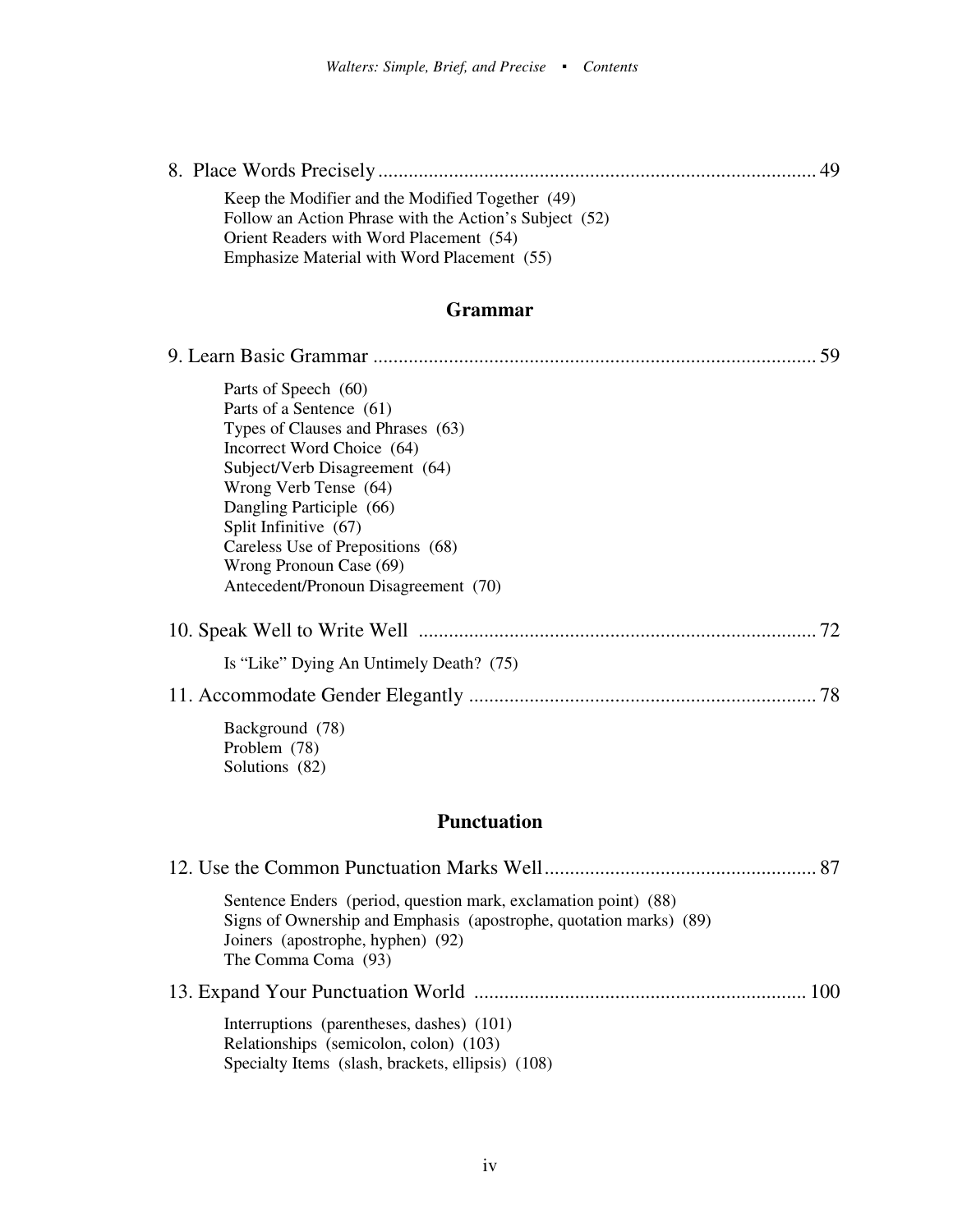## **Writing as a Process**

| Identify Your Audience and Your Purpose (112)<br>Gather Materials (113)<br>Accuracy (113)<br>Sufficiency (113)<br>Interest $(114)$<br>Organize Materials (114)<br>Establish a Timetable (115)                                                                                                                                                                                                                                                                                                                                                                                                                                                                                              |
|--------------------------------------------------------------------------------------------------------------------------------------------------------------------------------------------------------------------------------------------------------------------------------------------------------------------------------------------------------------------------------------------------------------------------------------------------------------------------------------------------------------------------------------------------------------------------------------------------------------------------------------------------------------------------------------------|
|                                                                                                                                                                                                                                                                                                                                                                                                                                                                                                                                                                                                                                                                                            |
| Write an Inviting Opening (116)<br>Give Order to Paragraphs and Sections (119)<br>Unity (119)<br>Sequence (121)<br>Cohesiveness (123)<br>Acquire a Feel for Writing (125)<br>Recognize the Stages of Writing (125)<br>Acknowledge Perspiration and Inspiration (127)<br>Think on Your Seat (128)<br>Be Sincere $(130)$<br>Make an Impressionable Exit (132)<br>Have a Perspective on Revision (133)<br>Revise As You Write (134)<br>Revise After You Write (135)<br>Solicit a Fresh Perspective (137)<br>Reflect on Your Work and Its Meaning to You (137)<br>Protect Reader Comfort (138)<br>Protect Your Reputation and Acknowledge Your Responsibility (139)<br>Reap Your Rewards (139) |
|                                                                                                                                                                                                                                                                                                                                                                                                                                                                                                                                                                                                                                                                                            |
|                                                                                                                                                                                                                                                                                                                                                                                                                                                                                                                                                                                                                                                                                            |
| 141                                                                                                                                                                                                                                                                                                                                                                                                                                                                                                                                                                                                                                                                                        |
|                                                                                                                                                                                                                                                                                                                                                                                                                                                                                                                                                                                                                                                                                            |
| Appendix C: Four Business Buzzwords Elaborated Upon  196                                                                                                                                                                                                                                                                                                                                                                                                                                                                                                                                                                                                                                   |
|                                                                                                                                                                                                                                                                                                                                                                                                                                                                                                                                                                                                                                                                                            |
|                                                                                                                                                                                                                                                                                                                                                                                                                                                                                                                                                                                                                                                                                            |